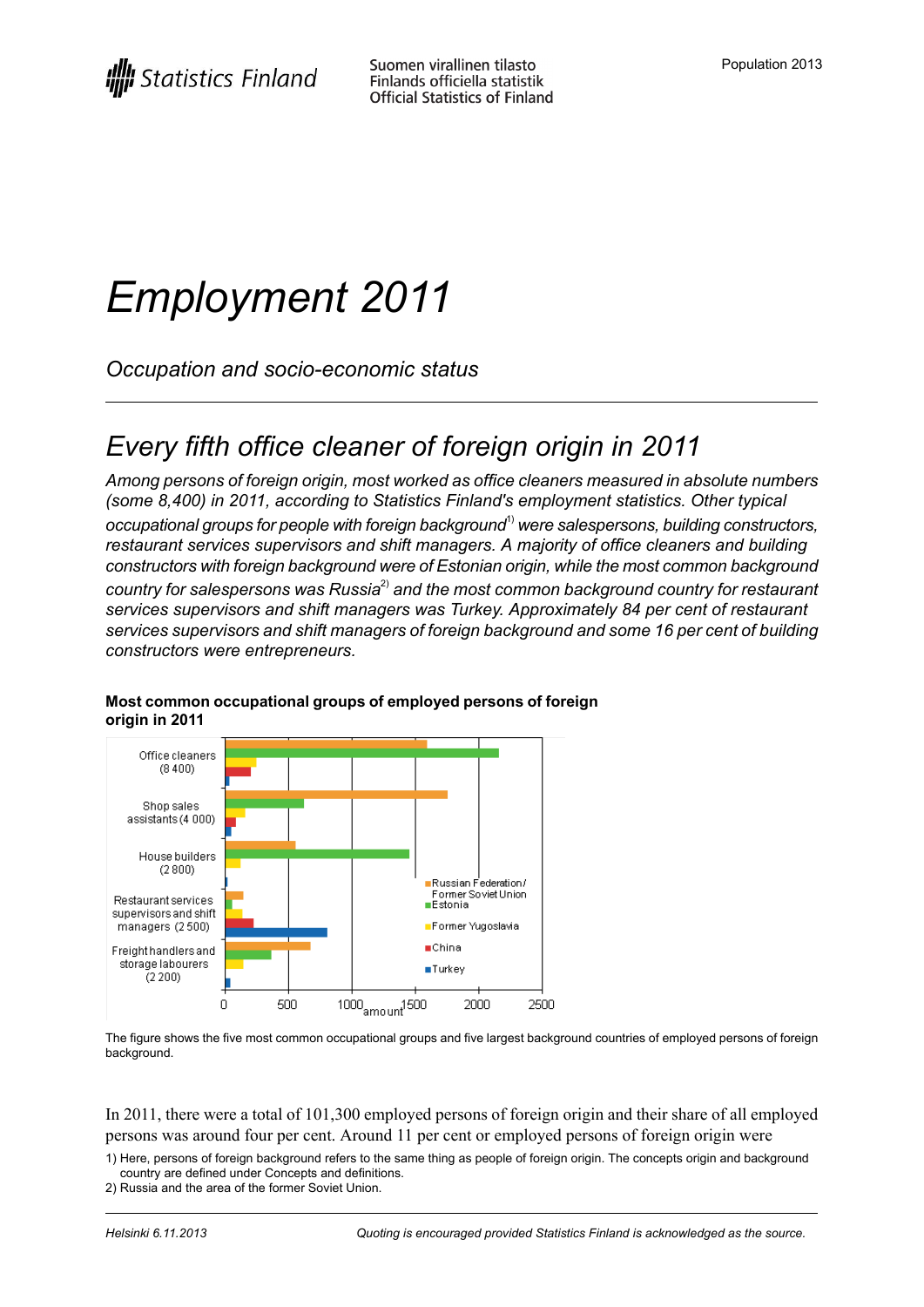self-employed. The highest proportion of self-employed persons was found among people with Turkish origin (40.2%). Among employed persons with foreign origin, 42 per cent were under the age of 35, which was ten percentage points higher than among employed persons of Finnish origin.

The highest number of employed persons with foreign background came from Russia and the area of the former Soviet Union, some 27,400. The next largest background countries based on the number of employed persons were Estonia (approx. 16,400 persons), former Yugoslavia (3,300), China (3,100) and Turkey (2,700). Among doctors of foreign origin, some two out of five were of Russian origin or from the area of the former Soviet Union. Approximately every other building constructor of foreign origin were of Estonian origin.

Relatively more persons of foreign origin compared to persons of Finnish origin worked as service and sales personnel, craft and related trades workers and under the section Elementary occupations of the Classification of Occupations (see figure below). In addition to cleaners, for instance freight handlers, orderlies, food preparation assistants and paper deliverers, couriers, etc. are included in Elementary occupations.



#### **Occupational structure of employed persons by origin in 2011, %**

At the 3-digit level of the Classification of Occupations 2010, managers were included in the ten most common occupational groups, for example, for persons with Turkish or British origin. Those with British origin worked as sales, marketing and development managers, while persons with Turkish origin worked as hotel and restaurant managers. There were several professional level occupational groups among the ten most common groups for persons with German or British origin. Persons of foreign background worked in professional occupations, for example as university and higher education teachers, systems specialists and doctors. Common occupational groups for several background countries were, for example, practical nurses, other healthcare workers and home helpers, as well as freight handlers and warehouse workers. (Appendix table 2.)

In Statistics Finland's employment statistics for 2011, the occupations of wage and salary earners and self-employed persons aged 18 to 74 according to their main employment relationship in the last week of the year have been classified according to the Classification of Occupations 2010.<sup>3)</sup>

The data on occupations remained unknown for some 3.3% of all employed persons and for some 6.9% of employed persons of 3) foreign origin.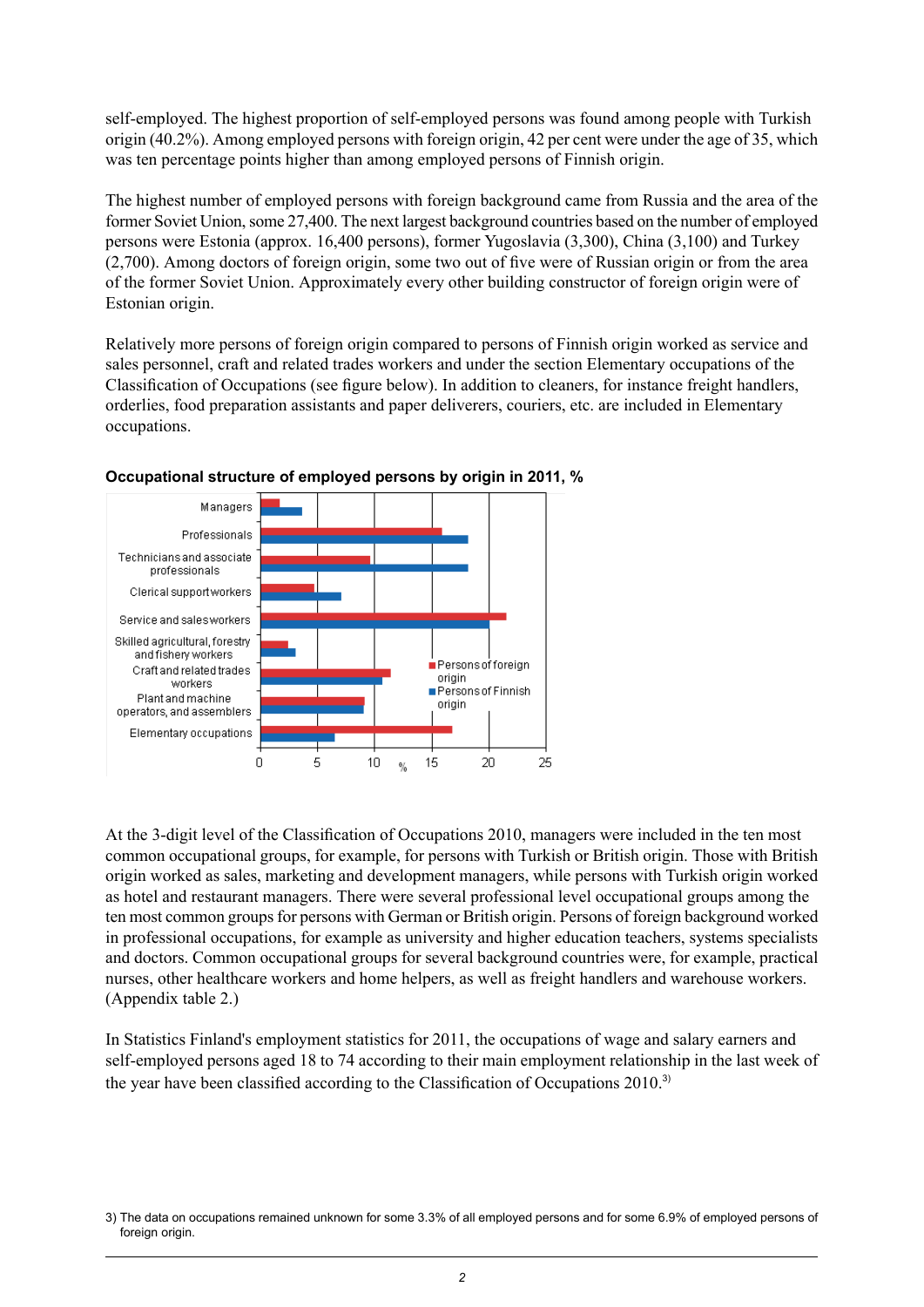### *Contents*

### *Tables*

### **Appendix tables**

| Appendix table 1. Most common occupational groups among employed persons aged 18 to 74 with foreign origin    |
|---------------------------------------------------------------------------------------------------------------|
| Appendix table 2. Most common occupational groups among employed persons aged 18 to 74 with foreign origin    |
| Appendix table 3. Employed persons aged 18 to 74, share of entrepreneurs among the employed and proportion of |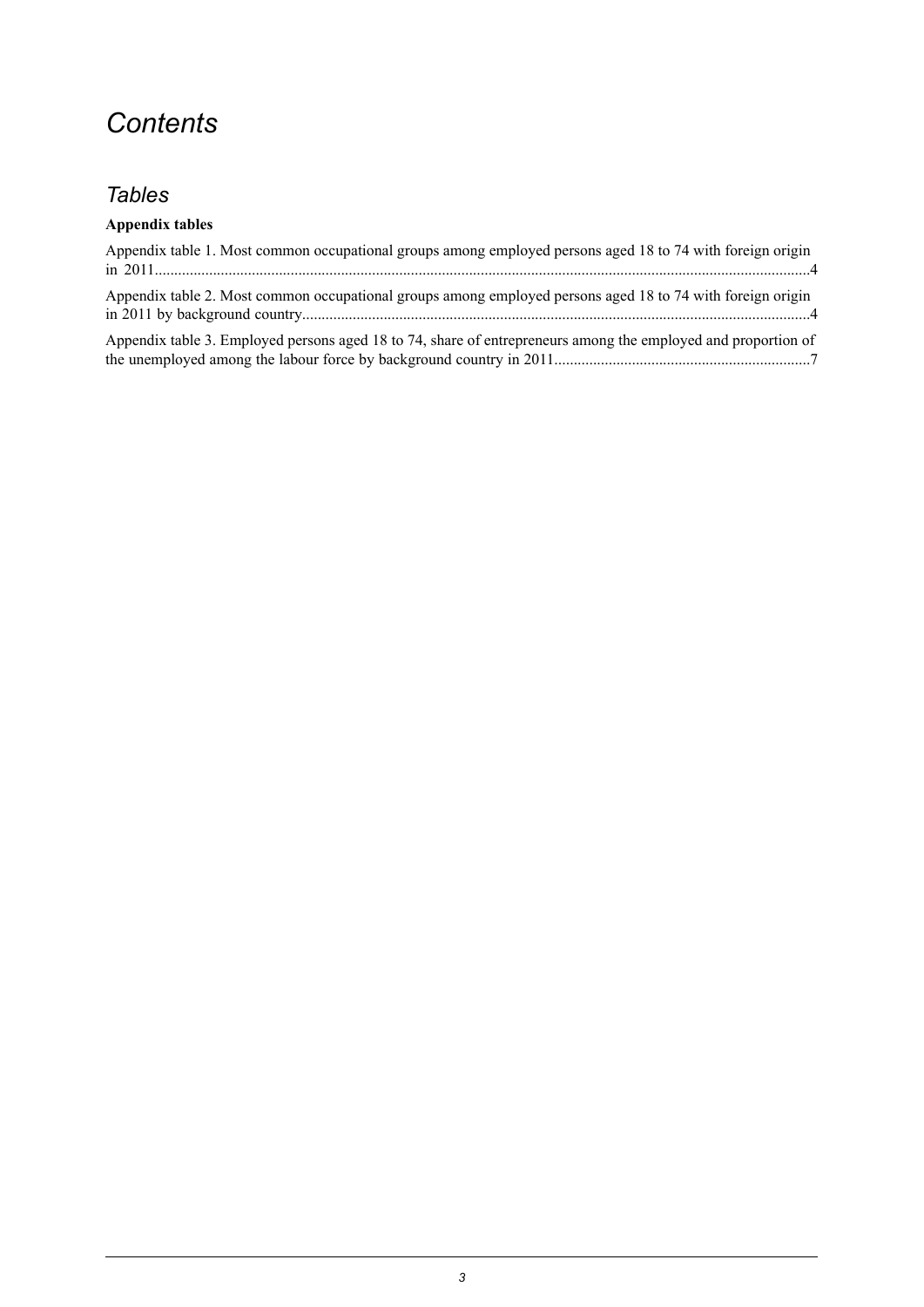### *Appendix tables*

### <span id="page-3-0"></span>**Appendix table 1. Most common occupational groups among employed persons aged 18 to 74 with foreign origin in 2011** 1)

| code         | Occupational Occupational group                                       | Employed<br>persons with | Share of employed persons by background country, % <sup>2)3)</sup> |         |                      |       |                        |  |
|--------------|-----------------------------------------------------------------------|--------------------------|--------------------------------------------------------------------|---------|----------------------|-------|------------------------|--|
|              |                                                                       | foreign origin           | Russian<br>Federation /<br><b>Former Soviet</b><br>Union           | Estonia | Former<br>Yugoslavia | China | Others.<br>total $4$ ) |  |
| 91121        | Office cleaners, etc.                                                 | 8 3 7 7                  | 19,0                                                               | 25,8    | 3,0                  | 2,5   | 49,7                   |  |
|              | 5223 Shop sales assistants                                            | 4 0 1 2                  | 43,9                                                               | 15,5    | 4,1                  | 2,2   | 34,3                   |  |
|              | 7111 House builders                                                   | 2808                     | 20,0                                                               | 51,9    | 4,6                  | 0,1   | 23,4                   |  |
|              | <b>Restaurant services</b><br>supervisors and shift<br>51202 managers | 2481                     | 5,9                                                                | 2,3     | 5,5                  | 9,3   | 77,1                   |  |
|              | 9333 Freight handlers                                                 | 2 2 4 0                  | 30,0                                                               | 16,4    | 6,6                  | 0,4   | 46,6                   |  |
| 51 201 Cooks |                                                                       | 1953                     | 15,1                                                               | 6,1     | 2,3                  | 9,1   | 67,4                   |  |
|              | 8331 Bus and tram drivers                                             | 1944                     | 26,3                                                               | 28,4    | 9,5                  | 0,5   | 35,3                   |  |
|              | 53213 Social work assistants                                          | 1935                     | 26,5                                                               | 12,0    | 4,0                  | 2,3   | 55,2                   |  |
|              | 5131 Waiters                                                          | 1877                     | 14,5                                                               | 9,5     | 2,2                  | 10,2  | 63,6                   |  |
|              | Hospital and institutional<br>91123 helpers                           | 1 6 3 9                  | 32,2                                                               | 22,0    | 3,6                  | 2,0   | 40,3                   |  |
|              | <b>Commercial sales</b><br>3322 representatives                       | 1 3 9 8                  | 40,2                                                               | 8,9     | 1,5                  | 6,7   | 42,8                   |  |
|              | 9412 Kitchen helpers                                                  | 1 3 5 3                  | 19,0                                                               | 8,3     | 4,3                  | 2,9   | 65,6                   |  |
|              | Heavy truck and lorry<br>8332 drivers                                 | 1 2 9 5                  | 39,5                                                               | 35,4    | 2,3                  |       |                        |  |
|              | 32211 Nurses                                                          | 1 2 7 1                  | 30,0                                                               | 23,1    | 1,6                  | 1,7   | 43,7                   |  |
|              | Food service counter<br>5246 attendants                               | 1 2 1 1                  | 14,3                                                               | 8,3     | 3,5                  | 3,2   | 70,7                   |  |

1) Occupational groups at the most detailed level of the Classification of Occupations 2010. Occupational data was unknown for some 6.9 percent of employed persons with foreign origin.

<span id="page-3-1"></span>2) Largest background countries by the number of employed persons.

3) .. = Data not available or too uncertain for presentation, or subject to secrecy.

4) Some other background country apart from Russia or Former Soviet Union, Estonia, Former Yugoslavia, China or Finland.

### **Appendix table 2. Most common occupational groups among employed persons aged 18 to 74 with foreign origin in 2011 by background country**1)

| country                | Background Occupational group (3-digit level)       | Employed<br>persons | Men, $\frac{96}{2}$ | Employed<br>persons of<br>foreign origin,<br>$\%$ | Of all<br>employed<br>persons, % |
|------------------------|-----------------------------------------------------|---------------------|---------------------|---------------------------------------------------|----------------------------------|
| Russian                | 911 Domestic, hotel and office cleaners and helpers | 2400                | 13,8                | 21,3                                              | 3,1                              |
| Federation /<br>Former | 522 Shop salespersons                               | 1952                | 20,6                | 42,1                                              | 1,5                              |
| Soviet<br>Union        | 532 Personal care workers in health services        | 1 1 1 9             | 5,3                 | 27,7                                              | 1,0                              |
|                        | 833 Heavy truck and bus drivers                     | 1 0 2 3             | 92,2                | 31,6                                              | 1,9                              |
|                        | 711 Building frame and related trades workers       | 848                 | 92,2                | 21,0                                              | 1,4                              |
|                        | 332 Sales and purchasing agents and brokers         | 692                 | 46,4                | 39.3                                              | 1,1                              |
|                        | 933 Transport and storage labourers                 | 681                 | 66,4                | 29,9                                              | 1,9                              |
|                        | 221 Medical doctors                                 | 606                 | 32,7                | 40,9                                              | 3,2                              |
|                        | 333 Business services agents                        | 555                 | 40,2                | 60,7                                              | 2,9                              |
|                        | 412 Secretaries (general)                           | 532                 | 8,8                 | 48,0                                              | 1,1                              |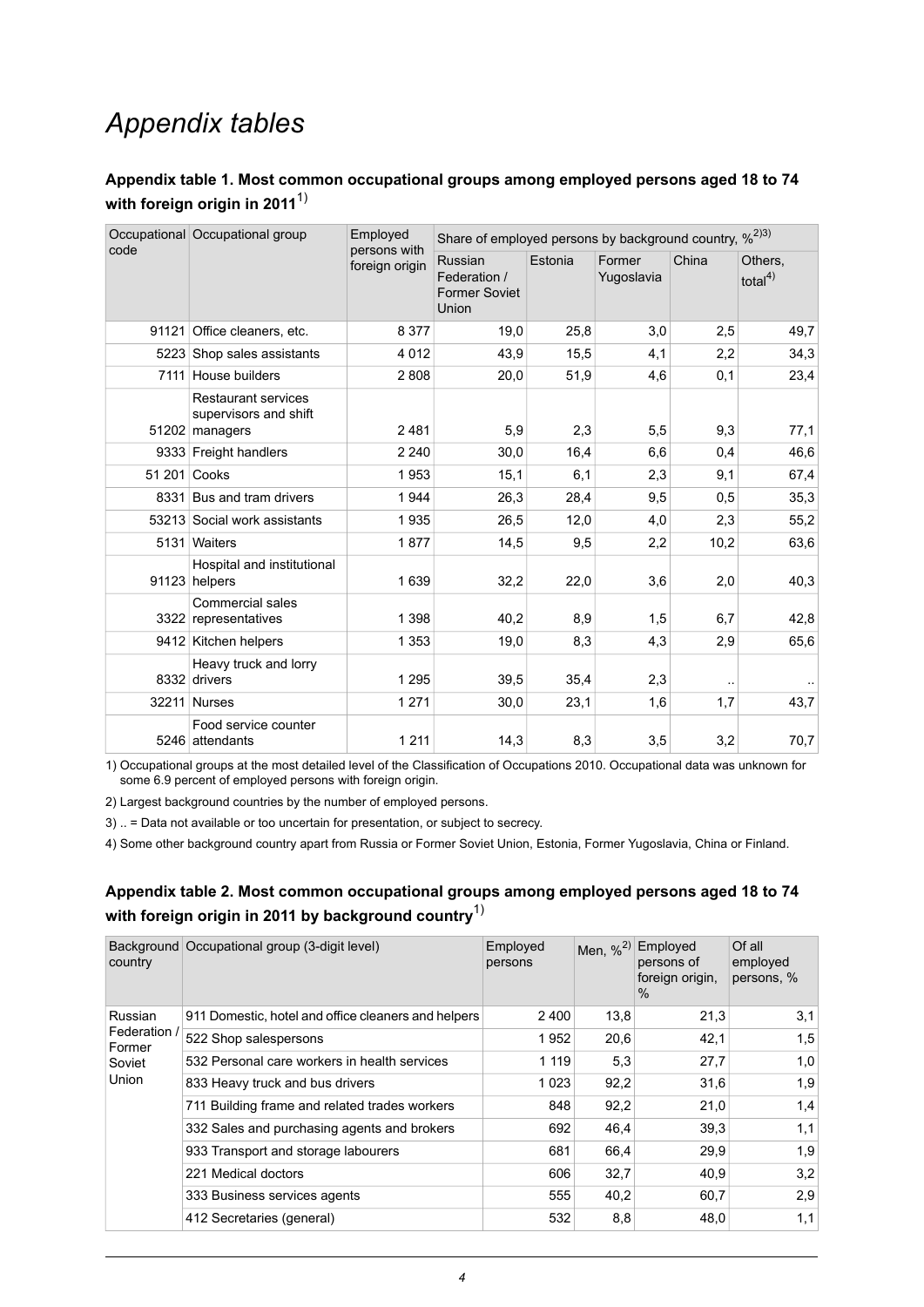| country    | Background Occupational group (3-digit level)            | Employed<br>persons |                        | Men, % <sup>2)</sup> Employed<br>persons of<br>foreign origin,<br>% | Of all<br>employed<br>persons, % |
|------------|----------------------------------------------------------|---------------------|------------------------|---------------------------------------------------------------------|----------------------------------|
| Estonia    | 911 Domestic, hotel and office cleaners and helpers      | 2 800               | 9,2                    | 24,8                                                                | 3,6                              |
|            | 711 Building frame and related trades workers            | 2 0 0 1             | 95,0                   | 49,6                                                                | 3,4                              |
|            | 833 Heavy truck and bus drivers                          | 1 0 1 1             | 96,5                   | 31,2                                                                | 1,9                              |
|            | 522 Shop salespersons                                    | 675                 | 20,0                   | 14,6                                                                | 0,5                              |
|            | 532 Personal care workers in health services             | 522                 | 3,6                    | 12,9                                                                | 0,5                              |
|            | 712 Building finishers and related trades workers        | 473                 | 97,7                   | 42,2                                                                | 1,8                              |
|            | 933 Transport and storage labourers                      | 378                 | 67,5                   | 16,6                                                                | 1,1                              |
|            | 612 Animal producers                                     | 356                 | 48,9                   | 34,7                                                                | 1,6                              |
|            | 322 Nursing and midwifery associate professionals        | 306                 | 2,9                    | 22,5                                                                | 0,5                              |
|            | 515 Building and housekeeping supervisors                | 303                 | 47,2                   | 22,5                                                                | 1,0                              |
| Former     | 911 Domestic, hotel and office cleaners and helpers      | 352                 | 37,2                   | 3,1                                                                 | 0,5                              |
| Yugoslavia | 833 Heavy truck and bus drivers                          | 214                 | 97,7                   | 6,6                                                                 | 0,4                              |
|            | 512 Cooks                                                | 183                 | 81,4                   | 4,1                                                                 | 0,4                              |
|            | 522 Shop salespersons                                    | 177                 | 42,4                   | 3,8                                                                 | 0,1                              |
|            | 711 Building frame and related trades workers            | 175                 | 97,7                   | 4,3                                                                 | 0,3                              |
|            | 532 Personal care workers in health services             | 164                 | 6,7                    | 4,1                                                                 | 0,1                              |
|            | 933 Transport and storage labourers                      | 147                 | 92,5                   | 6,5                                                                 | 0,4                              |
|            | 723 Machinery mechanics and repairers                    | 99                  | 97,0                   | 7,3                                                                 | 0,2                              |
|            | 611 Market gardeners and crop growers                    | 91                  | 46,2                   | 9,1                                                                 | 0,5                              |
|            | 515 Building and housekeeping supervisors                | 90                  | 80,0                   | 6,7                                                                 | 0,3                              |
| China      | 512 Cooks                                                | 408                 | 71,1                   | 9,2                                                                 | 1,0                              |
|            | 911 Domestic, hotel and office cleaners and helpers      | 256                 | 30,9                   | 2,3                                                                 | 0,3                              |
|            | 513 Waiters and bartenders                               | 193                 | 53,9                   | 9,9                                                                 | 1,2                              |
|            | 215 Electrotechnology engineers                          | 158                 | 60,8                   | 12,3                                                                | 0,8                              |
|            | 231 University and higher education teachers             | 137                 | 63,5                   | 6,9                                                                 | 0,8                              |
|            | 311 Physical and engineering science technicians         | 130                 | 58,5                   | 7,7                                                                 | 0,2                              |
|            | 332 Sales and purchasing agents and brokers              | 126                 | 43,7                   | 7,1                                                                 | 0,2                              |
|            | 251 Software and applications developers and<br>analysts | 114                 | 59,6                   | 6,3                                                                 | 0,3                              |
|            | 522 Shop salespersons                                    | 111                 | 38,7                   | 2,4                                                                 | 0,1                              |
|            | 532 Personal care workers in health services             | 78                  | 15,4                   | 1,9                                                                 | 0,1                              |
| Turkey     | 512 Cooks                                                | 1 0 8 5             | 96,0                   | 24,4                                                                | 2,6                              |
|            | 524 Other sales workers                                  | 164                 | 83,5                   | 10,0                                                                | 0,6                              |
|            | 513 Waiters and bartenders                               | 139                 | 89,2                   | 7,1                                                                 | 0,9                              |
|            | 941 Food preparation assistants                          | 114                 | 86,8                   | 7,1                                                                 | 0,6                              |
|            | 522 Shop salespersons                                    | 74                  | 73,0                   | 1,6                                                                 | 0,1                              |
|            | 833 Heavy truck and bus drivers                          | 67                  |                        | 2,1                                                                 | 0,1                              |
|            | 911 Domestic, hotel and office cleaners and helpers      | 61                  | 50,8                   | 0,5                                                                 | 0,1                              |
|            | 141 Hotel and restaurant managers                        | 45                  | 93,3                   | 19,7                                                                | 2,2                              |
|            | 933 Transport and storage labourers                      | 42                  | $\ddot{\phantom{0}}$   | 1,8                                                                 | 0,1                              |
|            | 332 Sales and purchasing agents and brokers              | 34                  | $\ddot{\phantom{1}}$ . | 1,9                                                                 | 0,1                              |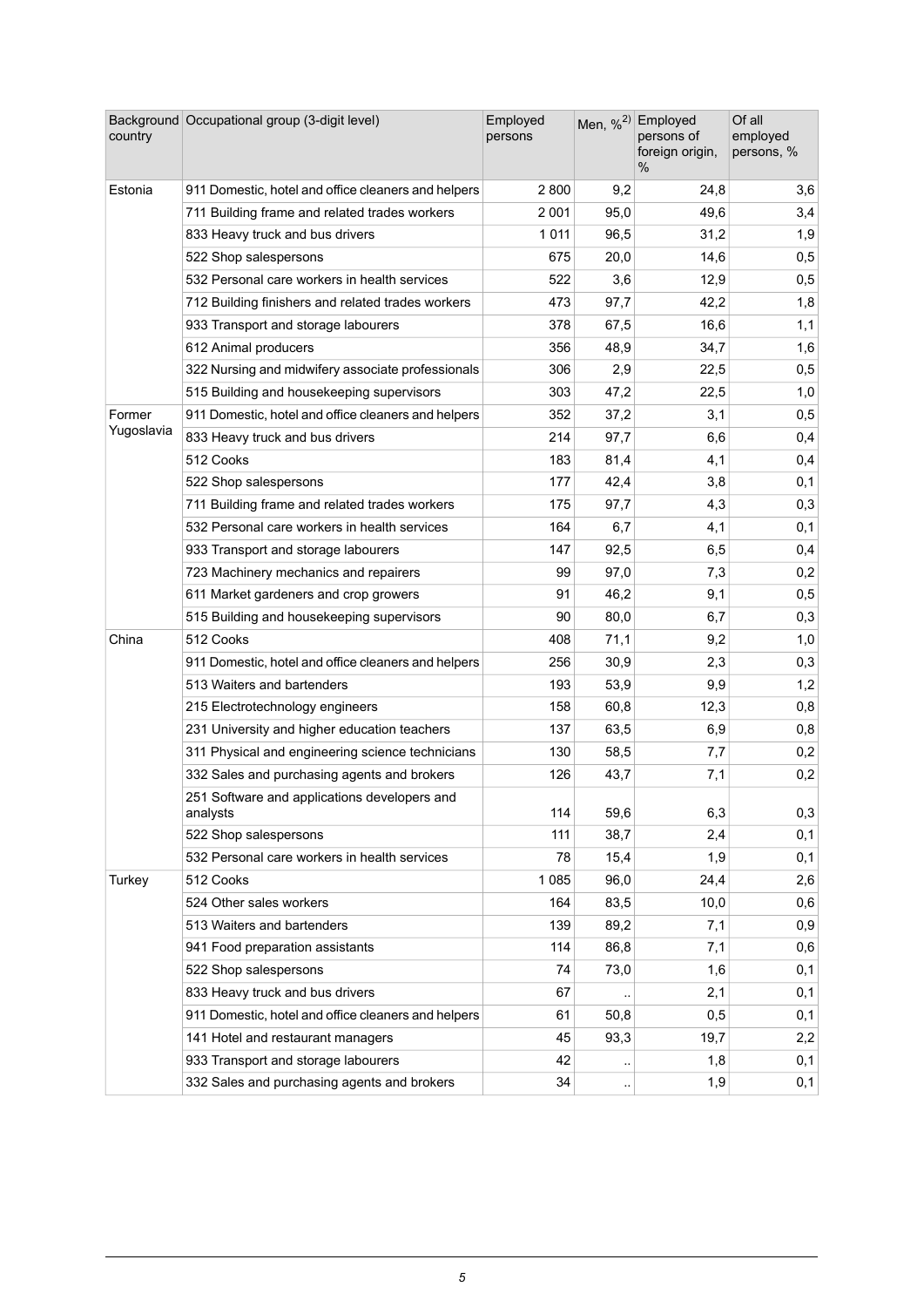| country  | Background Occupational group (3-digit level)                  | Employed<br>persons |      | Men, % <sup>2)</sup> Employed<br>persons of<br>foreign origin,<br>% | Of all<br>employed<br>persons, % |
|----------|----------------------------------------------------------------|---------------------|------|---------------------------------------------------------------------|----------------------------------|
| Vietnam  | 933 Transport and storage labourers                            | 221                 | 78,7 | 9,7                                                                 | 0,6                              |
|          | 512 Cooks                                                      | 210                 | 53,3 | 4,7                                                                 | 0,5                              |
|          | 911 Domestic, hotel and office cleaners and helpers            | 160                 | 26,3 | 1,4                                                                 | 0,2                              |
|          | 522 Shop salespersons                                          | 135                 | 31,1 | 2,9                                                                 | 0,1                              |
|          | 821 Assemblers                                                 | 110                 | 54,5 | 8,5                                                                 | 0,5                              |
|          | 611 Market gardeners and crop growers                          | 108                 | 63,0 | 10,9                                                                | 0,6                              |
|          | 514 Hairdressers, beauticians and related workers              | 102                 | 15,7 | 9,9                                                                 | 0,6                              |
|          | 513 Waiters and bartenders                                     | 98                  | 39,8 | 5,0                                                                 | 0,6                              |
|          | 524 Other sales workers                                        | 79                  | 34,2 | 4,8                                                                 | 0,3                              |
|          | 816 Food and related products machine operators                | 79                  | 45,6 | 7,8                                                                 | 0,5                              |
| Sweden   | 532 Personal care workers in health services                   | 164                 | 14,6 | 4,1                                                                 | 0,1                              |
|          | 522 Shop salespersons                                          | 121                 | 47,1 | 2,6                                                                 | 0,1                              |
|          | 911 Domestic, hotel and office cleaners and helpers            | 114                 | 26,3 | 1,0                                                                 | 0,1                              |
|          | 531 Child care workers and teachers' aides                     | 102                 | 24,5 | 6,8                                                                 | 0,2                              |
|          | 711 Building frame and related trades workers                  | 76                  | 92,1 | 1,9                                                                 | 0,1                              |
|          | 234 Primary school and early childhood teachers                | 59                  | 30,5 | 7,6                                                                 | 0,1                              |
|          | 251 Software and applications developers and<br>analysts       | 59                  | 84,7 | 3,3                                                                 | 0,2                              |
|          | 512 Cooks                                                      | 57                  | 52,6 | 1,3                                                                 | 0,1                              |
|          | 322 Nursing and midwifery associate professionals              | 52                  | 13,5 | 3,8                                                                 | 0,1                              |
|          | 231 University and higher education teachers                   | 51                  | 74,5 | 2,6                                                                 | 0,3                              |
| Thailand | 911 Domestic, hotel and office cleaners and helpers            | 552                 | 1,1  | 4,9                                                                 | 0,7                              |
|          | 532 Personal care workers in health services                   | 227                 |      | 5,6                                                                 | 0,2                              |
|          | 512 Cooks                                                      | 168                 | 23,8 | 3,8                                                                 | 0,4                              |
|          | 513 Waiters and bartenders                                     | 130                 | 16,9 | 6,7                                                                 | 0,8                              |
|          | 522 Shop salespersons                                          | 121                 | 6,6  | 2,6                                                                 | 0,1                              |
|          | 941 Food preparation assistants                                | 121                 | 11,6 | 7,6                                                                 | 0,6                              |
|          | 816 Food and related products machine operators                | 81                  | 7,4  | 8,0                                                                 | 0,5                              |
|          | 611 Market gardeners and crop growers                          | 75                  | 18,7 | 7,5                                                                 | 0,4                              |
|          | 524 Other sales workers                                        | 72                  | 16,7 | 4,4                                                                 | 0,3                              |
|          | 514 Hairdressers, beauticians and related workers              | 62                  |      | 6,0                                                                 | 0,4                              |
| Germany  | 231 University and higher education teachers                   | 158                 | 67,1 | 8,0                                                                 | 0,9                              |
|          | 221 Medical doctors                                            | 84                  | 61,9 | 5,7                                                                 | 0,4                              |
|          | 311 Physical and engineering science technicians               | 83                  | 77,1 | 4,9                                                                 | 0,1                              |
|          | 235 Other teaching professionals                               | 64                  | 57,8 | 4,9                                                                 | 0,2                              |
|          | 251 Software and applications developers and<br>analysts       | 63                  | 95,2 | 3,5                                                                 | 0,2                              |
|          | 332 Sales and purchasing agents and brokers                    | 61                  | 59,0 | 3,5                                                                 | 0,1                              |
|          | 242 Administration professionals                               | 59                  | 72,9 | 7,0                                                                 | 0,2                              |
|          | 214 Engineering professionals (excluding<br>electrotechnology) | 57                  | 82,5 | 5,5                                                                 | 0,1                              |
|          | 234 Primary school and early childhood teachers                | 56                  | 19,6 | 7,2                                                                 | 0,1                              |
|          | 243 Sales, marketing and public relations<br>professionals     | 51                  | 76,5 | 6,0                                                                 | 0,2                              |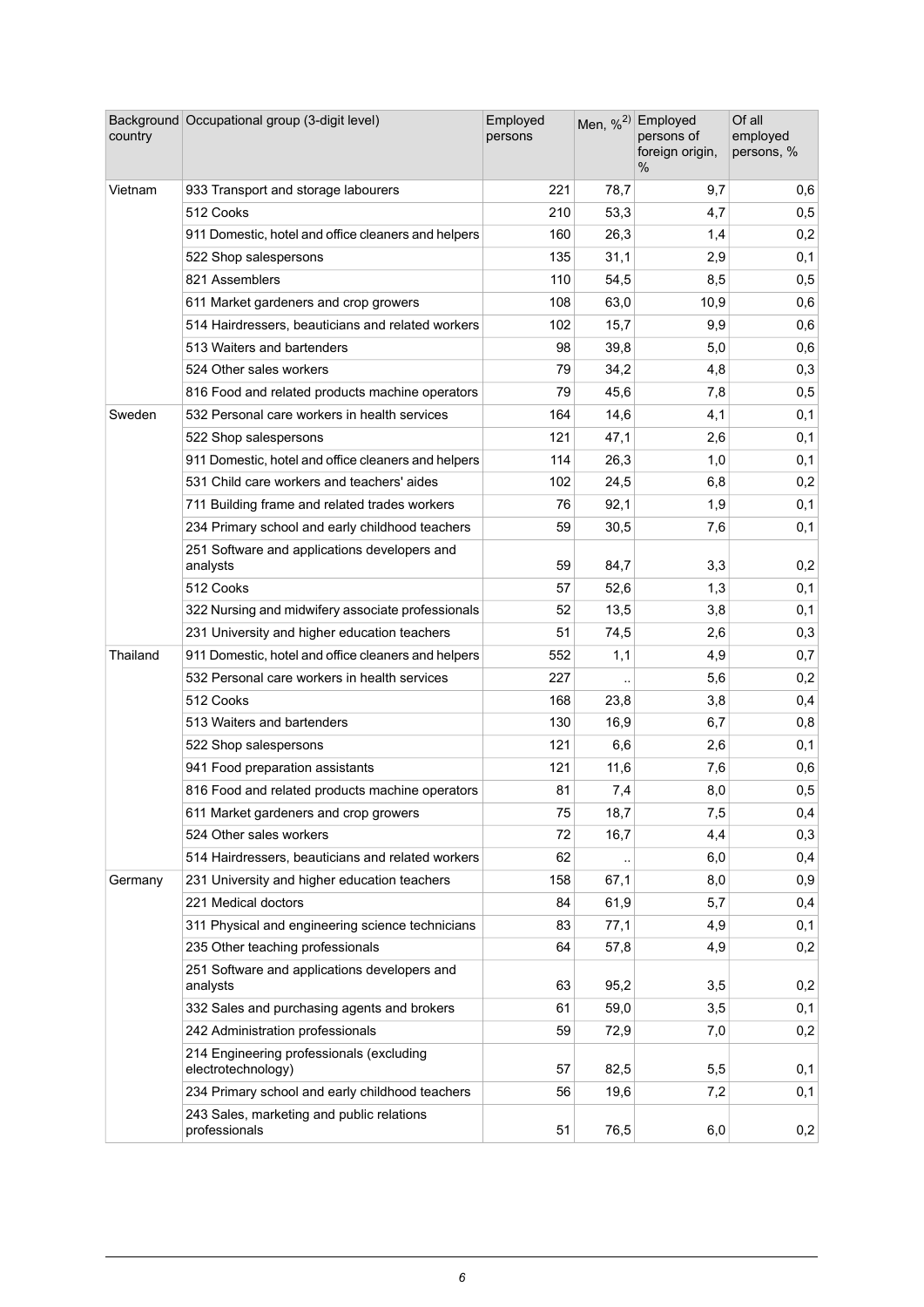| country | Background Occupational group (3-digit level)                  | Employed<br>persons | Men, $\%^{2)}$ | Employed<br>persons of<br>foreign origin,<br>$\%$ | Of all<br>employed<br>persons, % |
|---------|----------------------------------------------------------------|---------------------|----------------|---------------------------------------------------|----------------------------------|
| United  | 231 University and higher education teachers                   | 144                 | 77.1           | 7,3                                               | 0.9                              |
| Kingdom | 235 Other teaching professionals                               | 105                 | 78,1           | 8,1                                               | 0,4                              |
|         | 251 Software and applications developers and<br>analysts       | 92                  | 91,3           | 5,1                                               | 0,3                              |
|         | 512 Cooks                                                      | 59                  | $\cdot$ .      | 1,3                                               | 0,1                              |
|         | 264 Authors, journalists and linguists                         | 53                  | 77,4           | 5,7                                               | 0,4                              |
|         | 122 Sales, marketing and development managers                  | 52                  | 100,0          | 12,1                                              | 0,4                              |
|         | 234 Primary school and early childhood teachers                | 51                  | 31,4           | 6,6                                               | 0,1                              |
|         | 243 Sales, marketing and public relations<br>professionals     | 50                  | 92,0           | 5,8                                               | 0,2                              |
|         | 911 Domestic, hotel and office cleaners and helpers            | 49                  | 57,1           | 0,4                                               | 0,1                              |
|         | 214 Engineering professionals (excluding<br>electrotechnology) | 46                  | 93,5           | 4,4                                               | 0,1                              |

1) The ten largest background countries based on the number of employed persons of foreign background have been selected for the table, and the ten most common occupational groups at 3-digit level of the Classification of Occupations 2010 for each background country are included. Occupational data was unknown for some 6.9 percent of employed persons with foreign origin.

<span id="page-6-0"></span>2) ..= Data not available or too uncertain for presentation, or subject to secrecy.

| and proportion of the unemployed among the labour force by background country in 2011 $^\prime$ |                                                |                       |                                                              |  |  |  |  |
|-------------------------------------------------------------------------------------------------|------------------------------------------------|-----------------------|--------------------------------------------------------------|--|--|--|--|
| <b>Background country</b>                                                                       | Employed persons, total Share of entrepreneurs | among the employed, % | Proportion of the<br>unemployed among the<br>labour force, % |  |  |  |  |
| Finland                                                                                         | 2 2 5 3 1 2 2                                  | 10,6                  | 9,2                                                          |  |  |  |  |
| <b>Russian Federation / Former Soviet</b><br>Union                                              | 27 351                                         | 9,0                   | 23,5                                                         |  |  |  |  |
| Estonia                                                                                         | 16412                                          | 7,0                   | 11,1                                                         |  |  |  |  |
| Former Yugoslavia                                                                               | 3 3 4 0                                        | 11,0                  | 24,5                                                         |  |  |  |  |
| China                                                                                           | 3 0 9 6                                        | 15,8                  | 10,9                                                         |  |  |  |  |
| Turkey                                                                                          | 2678                                           | 40,2                  | 22,9                                                         |  |  |  |  |
| Vietnam                                                                                         | 2 5 5 0                                        | 12,5                  | 23,2                                                         |  |  |  |  |
| Sweden                                                                                          | 2 5 2 6                                        | 10,1                  | 8,4                                                          |  |  |  |  |
| Thailand                                                                                        | 2485                                           | 17,7                  | 24,3                                                         |  |  |  |  |
| Germany                                                                                         | 2 0 2 1                                        | 13,1                  | 8,3                                                          |  |  |  |  |
| United Kingdom                                                                                  | 1876                                           | 17,8                  | 12,1                                                         |  |  |  |  |

### **Appendix table 3. Employed persons aged 18 to 74, share of entrepreneurs among the employed and proportion of the unemployed among the labour force by background country in 2011** 1)

1) The ten largest background countries according to the number of persons of foreign origin and persons of Finnish origin.

Persons of foreign origin, total 101 300 105 10,5 20,9